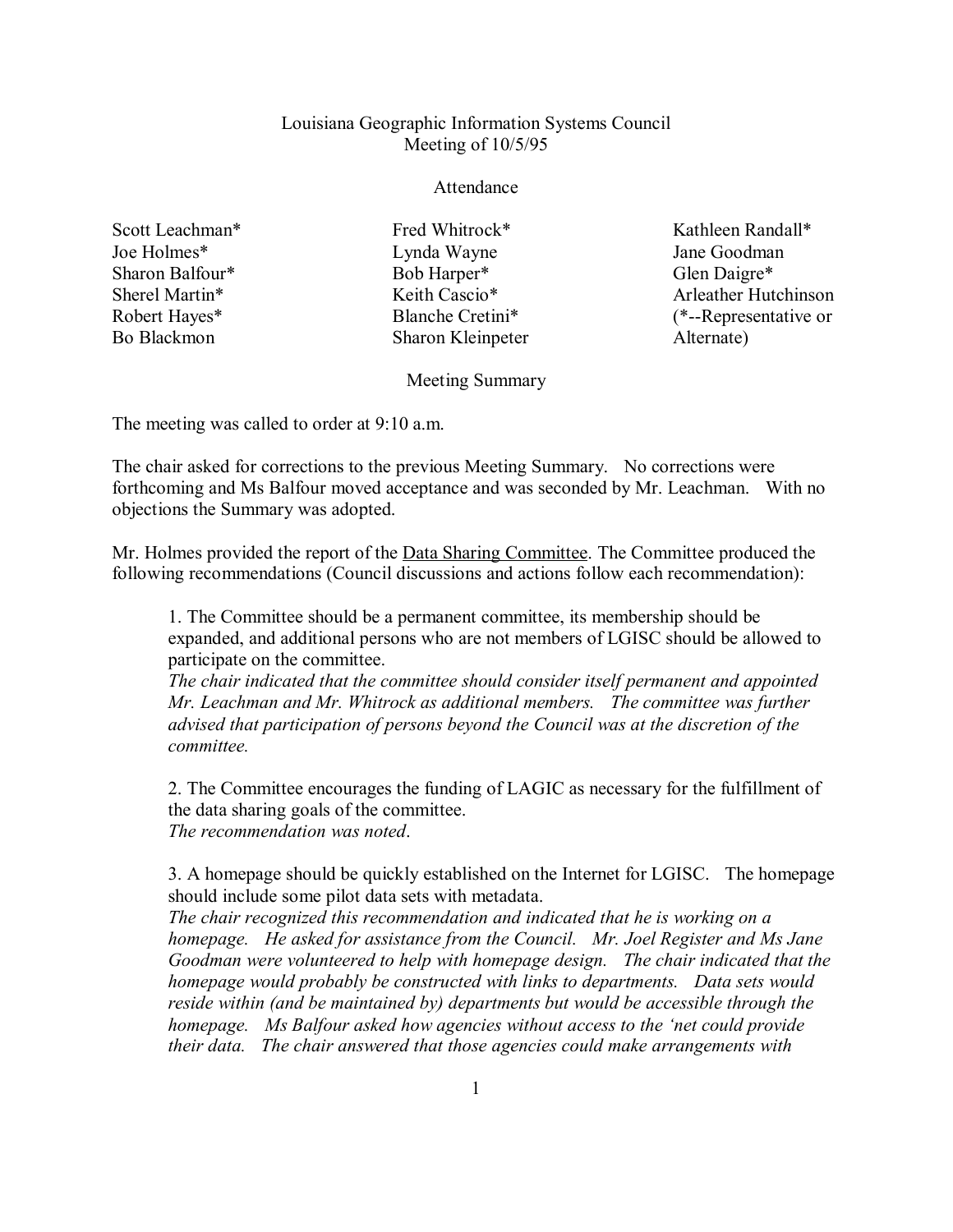*agencies with GIS and 'net access. (This does not include DOA.) Ms Balfour also asked if data sets would require Council approval for inclusion on the homepage. Discussion indicated that this would be the case.*

4. The committee recommended that the most requested GIS data sets be included on the homepage.

*Mr. Leachman indicated that he has a federal grant to work in this area. The chair noted this and indicated the committee should work on identifying these data sets until such time that LAGIC might be available to work on this.*

5. The Council should develop a standard liability statement to accompany distribution of data sets by state agencies.

*The chairman established the Liability and Public Access Committee to address this issue. Ms Randall (committee chair), Mr. Leachman, and Mr. Whitrock were appointed to this committee. The committee should determine the need and feasibility to seek legislation in this area. The committee was asked to provide a report at the next meeting.*

6. The committee sought clarification of Sec. 1055.C of the Act 922. Specifically, does this section apply to the sharing of data, the requirement for metadata, or something else? *Ms Randall, Ms Balfour and the chair all indicated that this provision was inserted during the legislative process and that the meaning was not clear. From observance of the process, it was clear that the legislature desired the sharing of data but the exact application of this punitive provision could not be established. The chair indicated that the Data Sharing Committee should recommend policies to the Council for consideration.* 

The committee also suggested that it should identify and investigate past problems encountered by agencies in sharing GIS data. *After some discussion it was agreed that this should be a part of identifying policies for recommendation to the Council.*

The committee also brought up the issue of metadata. *After discussion the chair asked that the committee compare the state metadata standards with the required fields of the federal standards and report on this issue at the next meeting.*

Some discussion about the homepage followed. Mr. Holmes suggested that a map from the Oil Spill Coordinators Office would be a nice addition to the homepage. Others agreed. Mr. Hayes suggested that Dr. Pine at LSU also had some good maps for possible use on the homepage. The chair indicated that he would get in touch with various people to look at their materials for inclusion on the homepage.

The chair then commented that the Data Sharing Committee has many tasks to accomplish and suggested that efforts be prioritized as follows: 1. Policy recommendations, 2. Comparison of metadata standards, and 3. Identifying data sets of general interest for access through the homepage.